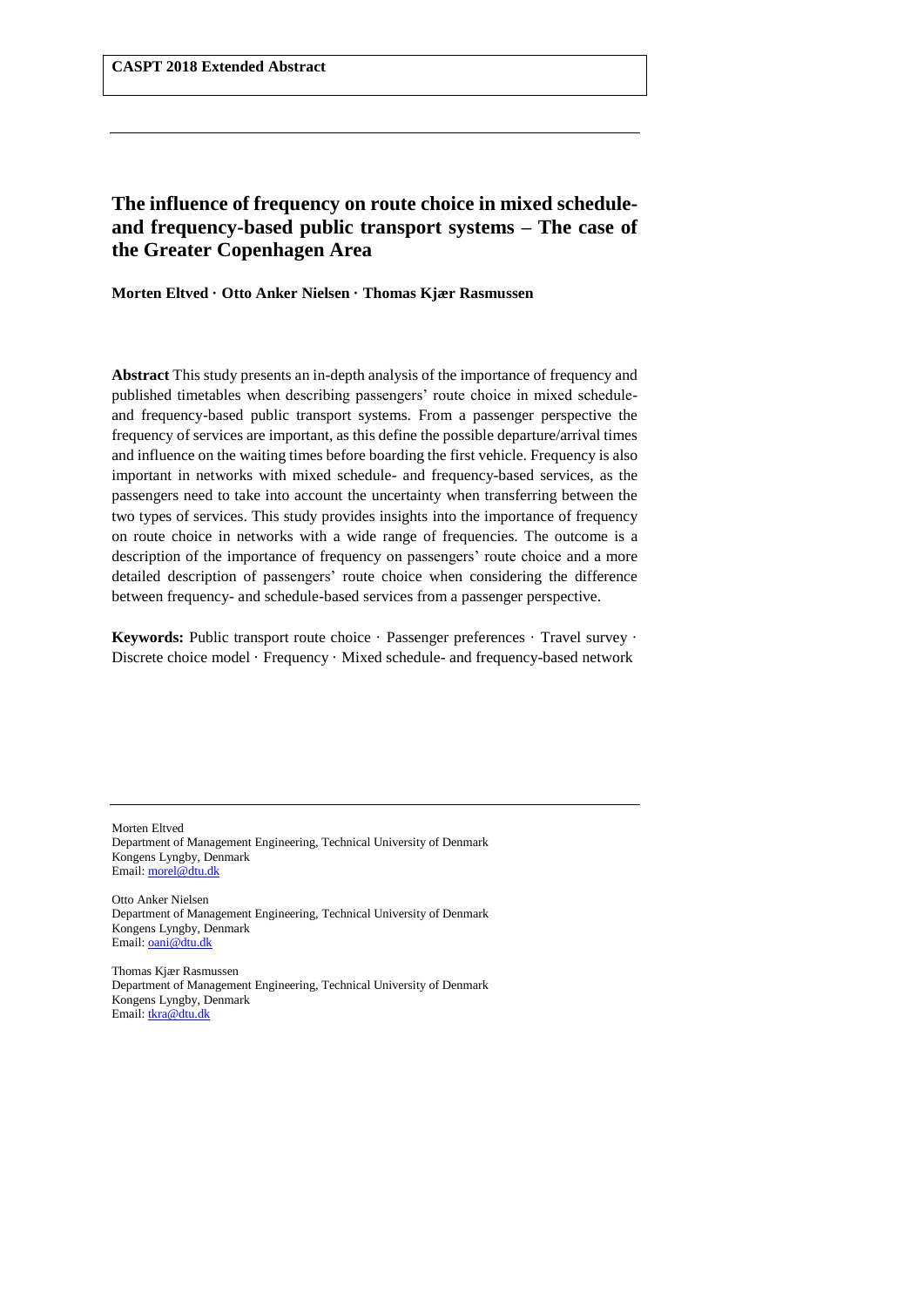## **1 Introduction**

The public transport system in most metropolitan cities, including the Greater Copenhagen Area, is a mix of high and low frequency services where the published timetable for some lines is schedule-based while being frequency-based for others. The passengers are therefore often in a situation where the route choice includes options where both schedule- and frequency-based services are viable alternatives relevant to consider, and may be used as components in a given route. The combination of the two types of services, independent of public transport mode, leads to a more complex route choice, where the frequency of services are important for various reasons, e.g. in relation to transfers.

In public transport assignment models the typical components of the utility function are the quantifiable time components (in-vehicle, first waiting time, waiting time at transfers, walking time and hidden waiting time) as well as a transfer penalty and in some applications also the ticket price (Gentile and Noekel, 2016, chap. 4). Other factors that affects passengers' route choice are in-vehicle crowding, level changes and other attributes at transfer stations as well as topological characteristics for the spatial dimension of a trip (Raveau et al., 2014). Implicitly, the impact of frequency on route choice has typically been captured by the hidden waiting time and waiting time in a linear way. However, as it was shown in Anderson et al. (2014), the specification of a piecewise linear functional form for the headway of the most low frequency leg of a trip resulted in a significant parameter and a better model fit.

In this paper we utilise a large disaggregate dataset on observed behaviour in the Greater Copenhagen Area. The results demonstrate, that the model fit to observed behaviour can be improved further by (i) detailing the description of the frequency by more advanced functional forms in the utility specification; (ii) using new knowledge identified in (Ingvardson, 2017) about passengers' waiting time at the first station to enrich the detailed dataset and; (iii) relating passengers' route choice to the published timetables to identify preferences for frequency- and schedule-based services.

### **2 Data foundation and methodology**

The dataset used in this study consists of 5,121 observed routes done by public transport. The data is collected in the years 2009-2011 as part of the Danish National Transport Survey (Center for Transport Analytics DTU, 2017). The observed routes have been matched to a schedule-based representation of the public transport network as described in Anderson and Rasmussen (2010). A choice set of alternatives corresponding to each observed route have been generated using a simulation-based choice set generation method described in Rasmussen et al. (2016). The final choice sets consist of between 18-200 alternatives for each observation with an average of 128 alternatives per observed route.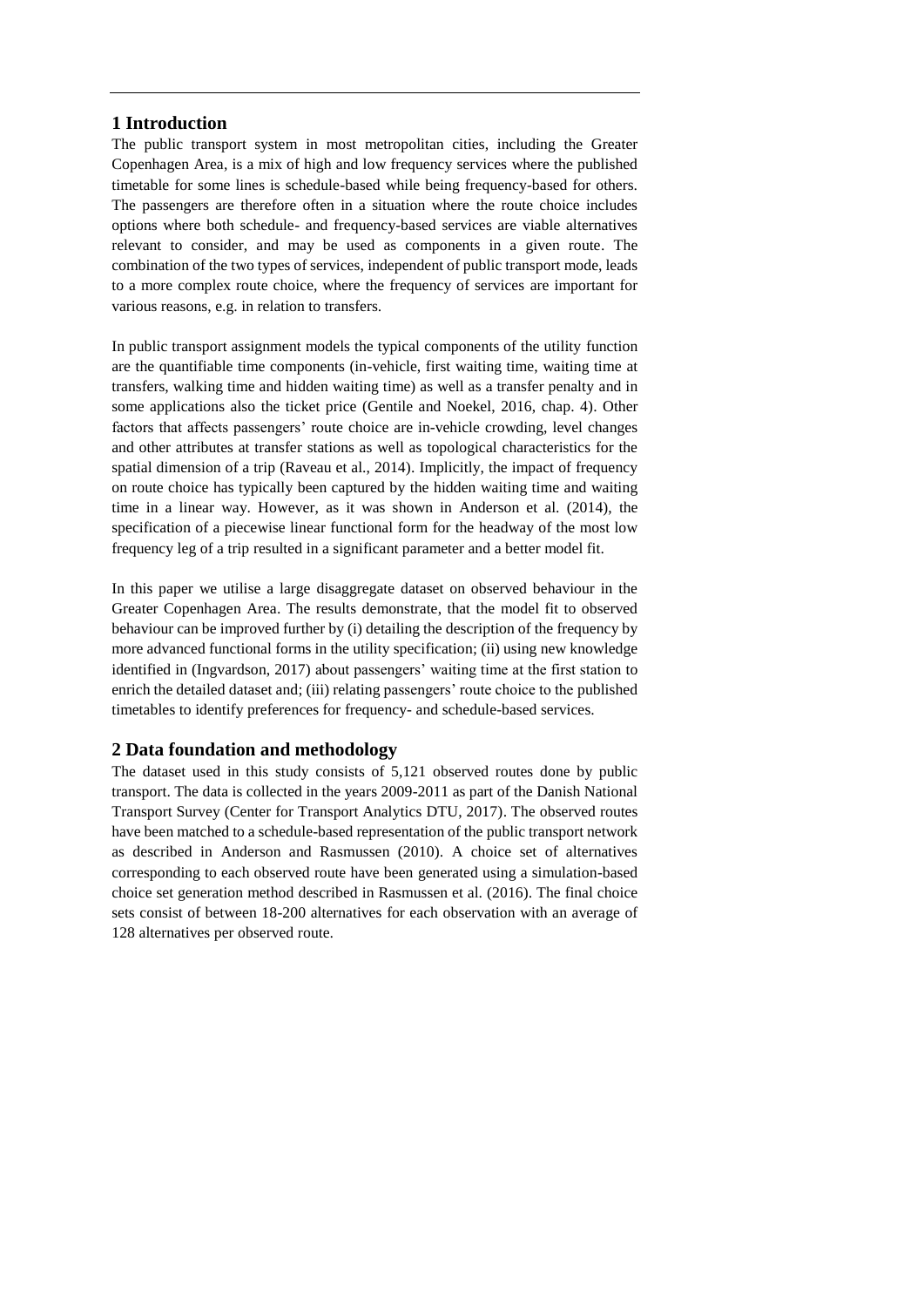### **Description of network**

The public transport network in the Copenhagen Region is a mix of schedule- and frequency-based services operating with headways in the range 2-90 minutes. The frequency-based services are primarily the metro operating with a headway of 2-4 minutes during peak hour and the so-called "A-busses" with headways between 3-8 minutes during peak hours operating in the most densely populated part of Copenhagen. The rest of the buses, regional and suburban trains in the Greater Copenhagen Area operate with a published schedule with headways between 5-90 minutes. The figures below show examples of the published timetable for a frequency- and a schedule-based bus line. Note in this case the lower frequency of the frequency-based bus line compared to the schedule-based bus line.



and a schedule-based service (150S) (Movia, 2011)

In the figure below an overview of the public transport system in the Greater Copenhagen Area is seen.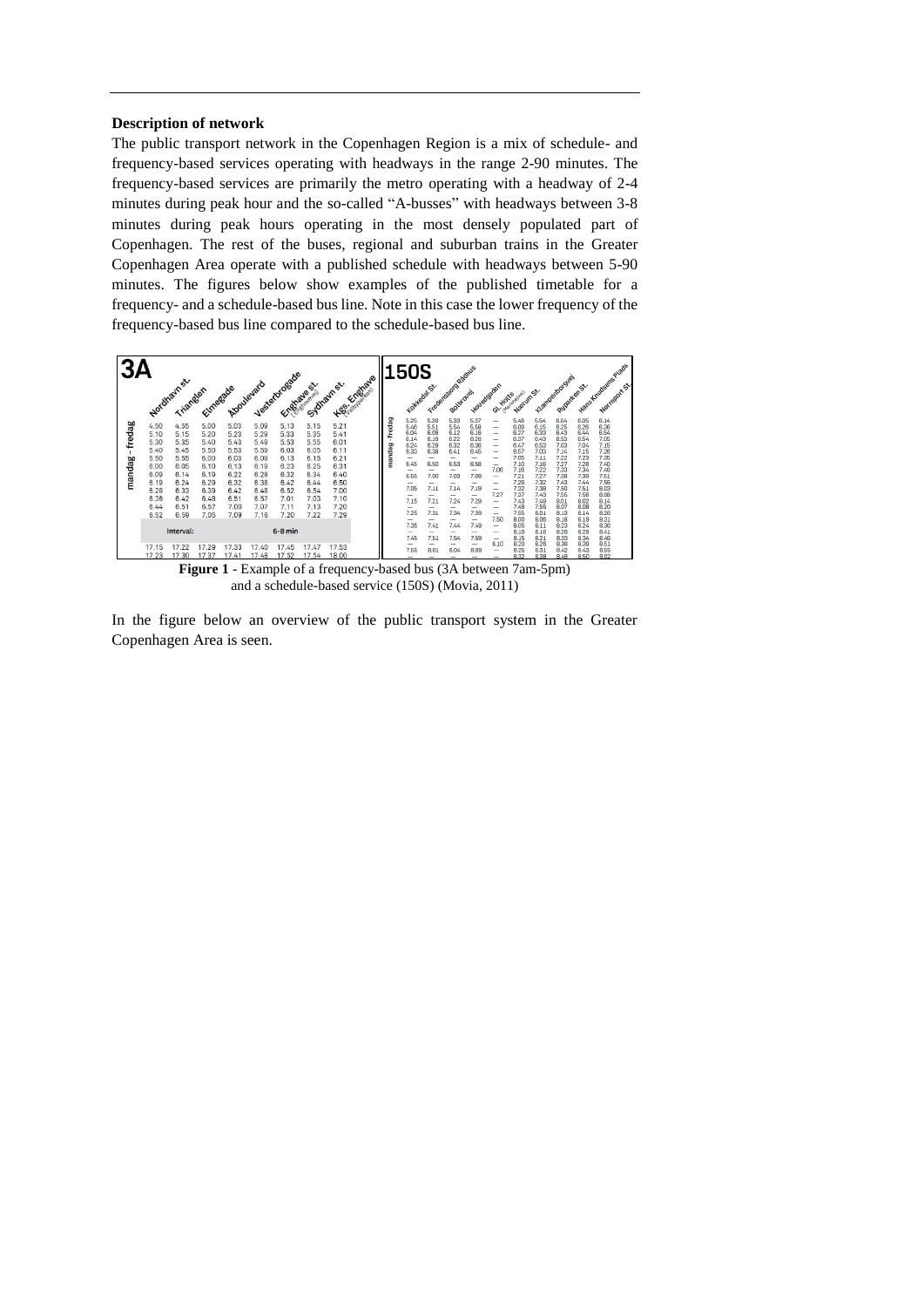

**Figure 2** - Schedule-based (SB) and frequency-based (FB) services in the Greater Copenhagen Area

### **Characteristics of observed routes**

The observed routes are distributed across the whole case-study area, and have a large variation in its components, as indicated in [Table 1.](#page-4-0) Note that the average waiting time is rather low since a large share of the observations do not have any transfers. The access/egress time also includes the hidden waiting time, as the model assumes that passengers arrive to the first stop at the time of departure. The waiting time at the first stop will be included in the final estimation, using the estimated passenger arrival rates found in (Ingvardson, 2017), where the waiting time at the first stop depends on the headway and service type of the first leg.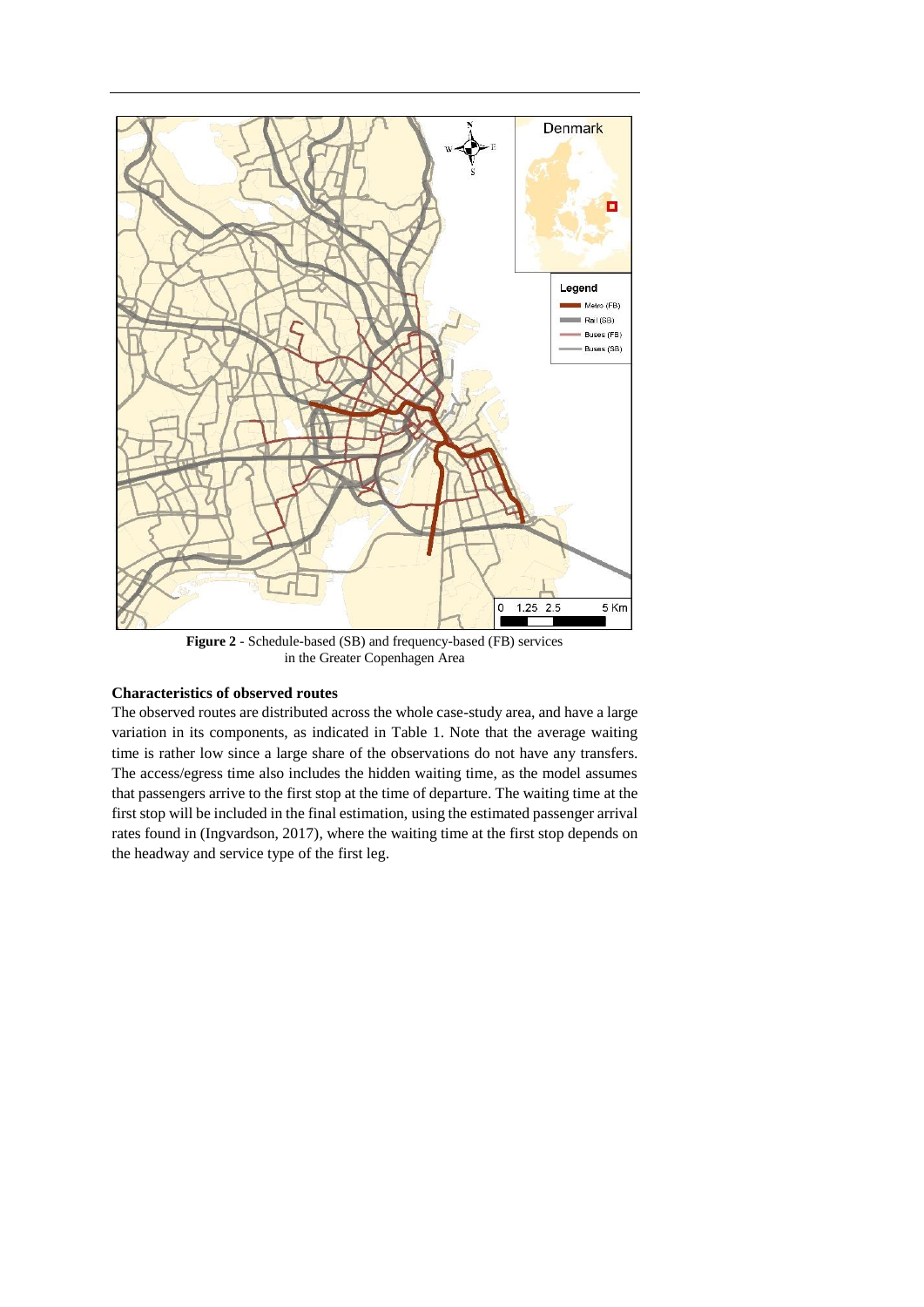<span id="page-4-0"></span>

| <b>Trip component</b>                   | <b>Mean</b> | Std. dev. |
|-----------------------------------------|-------------|-----------|
| In-vehicle time total                   | 20.21       | 13.76     |
| In-vehicle time bus                     | 8.25        | 11.08     |
| In-vehicle time SB bus                  | 6.14        | 10.33     |
| In-vehicle time FB bus                  | 2.11        | 5.91      |
| In-vehicle time metro                   | 1.39        | 3.55      |
| In-vehicle train                        | 10.57       | 13.66     |
| Nb. of transfers                        | 0.48        | 0.64      |
| <b>Waiting time at transfers</b>        | 2.51        | 6.10      |
| <b>Walking time</b>                     | 0.97        | 1.58      |
| Access/egress                           | 12.78       | 9.36      |
| <b>Headway of first leg</b>             | 5.94        | 8.15      |
| <b>Highest headway in trip</b>          | 7.16        | 7.71      |
| Include frequency-based service (dummy) | 0.34        | 0.47      |
| <b>Total number of observations</b>     | 5,121       |           |

**Table 1** - Trip characteristics for observed routes

#### **Estimation methodology**

With the characteristics of the observed routes and the alternatives generated, we estimate a Path Size Correction Logit discrete choice methodology as described in Bovy et al. (2008). The utility of an alternative  $k$  in the choice set  $C_n$  for each observed route *n* is described with the following utility specification:

$$
U_{kn} = V_{kn} + \epsilon_{kn} \qquad \forall \ K \in \mathcal{C}_n
$$

where,  $V_{kn}$  is the deterministic part of the utility and  $\epsilon_{kn}$  is the random utility assumed to be gumbel distributed. The deterministic part of the utility  $V_{kn}$  is specified as:

$$
V_{kn} = \sum_{m} \beta_{IVT,m} IVT_{mkn} + \sum_{c} \beta_{t,c} t_{ckn} + \sum_{q} \beta_{y,q} y_{qkn}
$$

where,  $IVT_{mkn}$  is the in-vehicle time for component  $m$ ,  $t_{ckn}$  is the time component  $c$ not related to in-vehicle time (e.g., waiting, walking, access/egress and headway) and  $y_{qkn}$  is component  $q$  not related to time (e.g., path size correction factor, transfer penalties and dummy variable for trips including frequency-based services). The path size correction factor is calculated for each alternative *k* as:

$$
PSC_{kn} = -\sum_{a \in \Gamma_k} \left( \frac{L_a}{L_k} \ln \sum_{l \in C_n} \delta_{al} \right)
$$

where,  $L_a$  is the length of link *a*,  $L_k$  is the length of route *k*,  $\Gamma_{kn}$  is the set of links belonging to route  $k$ ,  $\delta_{al}$  is a dummy connecting the link and route and is equal to one if route *l* uses link *a* and otherwise zero. The utility specification including path size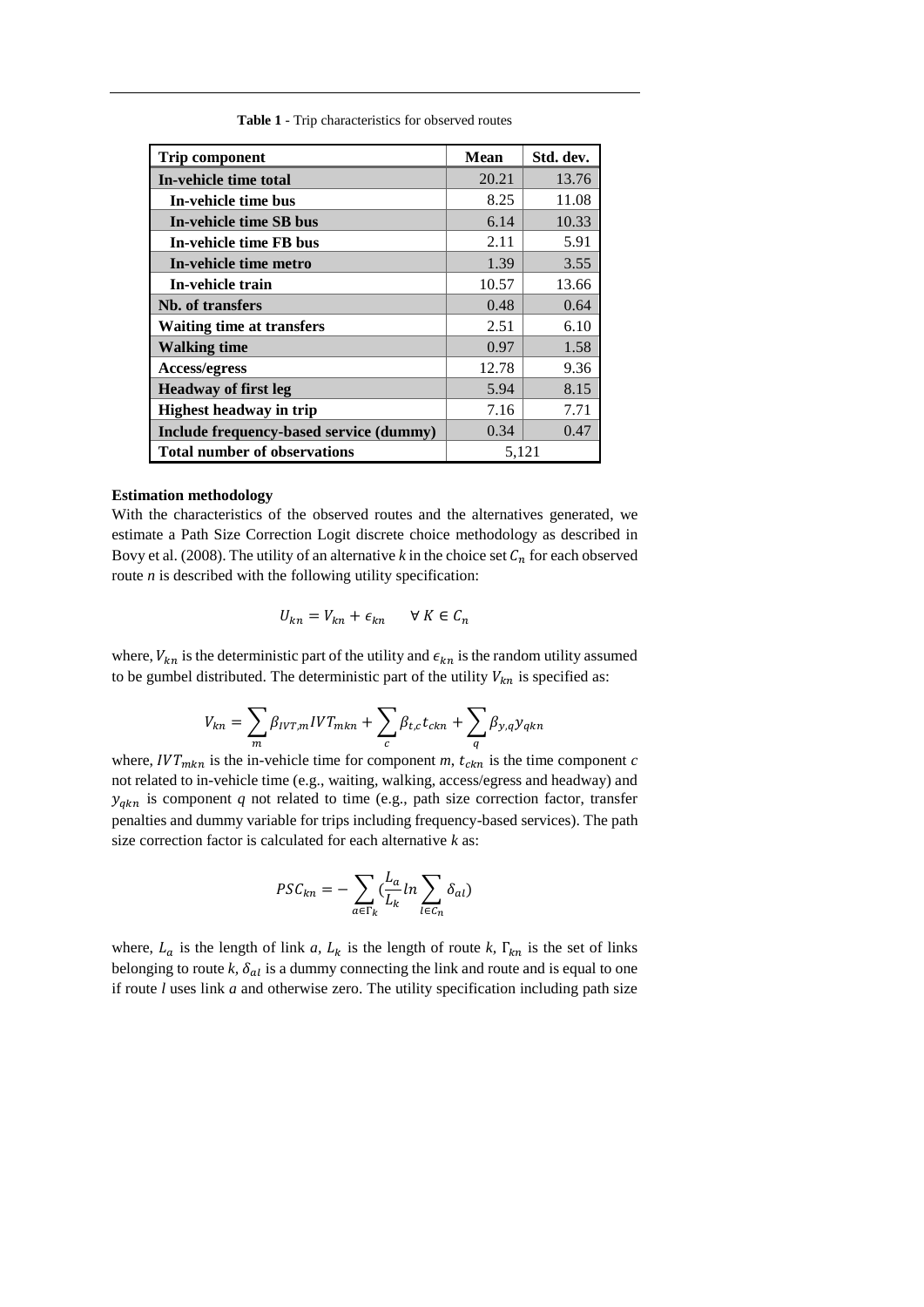correction is then giving the following choice probability of route *k* for observation *n*:

$$
P_{kn} = \frac{\exp(V_{kn} + \beta_{PSC} * PSC_{kn})}{\sum_{l \in C_n} \exp(V_{ln} + \beta_{PSC} * PSC_{ln})}
$$

where,  $PSC_{kn}$  and  $PSC_{ln}$  are respectively path size correction factors for routes k and l.

### **4 Expected findings**

Anderson et al. (2014) showed that the frequency is highly significant when describing passengers' route choice preferences. The present study focuses on revealing additional information related to the influence of the frequency and notably also the difference between schedule- and frequency-based services. Moreover, the findings relate to the following elements:

#### **Tests of the importance of frequency in passengers route choice**

Different functional forms of the specification of the frequency in the utility function are tested. This includes tests for piecewise linear functions, logarithmic and exponential forms as well as a non-linear spline functional form as specified in Rich (2015). The work also focuses on how various combinations of the frequency at different legs in a trip influences passengers' route choice.

### **More disaggregate representation of first waiting time and hidden waiting time**

The dataset is enriched with the estimated passenger arrival rates found in Ingvardson (2017). This is done to give a better representation of the hidden waiting time and the first waiting time (at stop), which may vary quite significantly between schedule- and frequency-based services and thereby also influence the route choice. Ingvardson (2017) used a large sample of Automatic Fare Collection data (Rejsekort A/S, 2017), and found that passengers at schedule-based services with a headway of 5 minutes or more do not arrive randomly uniform, as indicated in [Figure 3.](#page-6-0) The average waiting time is significantly lower than half of the headway implying that some of the waiting time must be considered as hidden waiting time, which other studies have shown to have a lower value of time (Fosgerau et al., 2007). For frequency-based services on the other hand, Ingvardson (2017) shows that passengers which have a frequencybased service as their first leg arrive uniformly. This has the implication that their hidden waiting time is zero and their waiting time is half headway of the frequencybased service. This could have implications on the preferences between schedule- and frequency-based services as well as for the tendency to prefer high frequent services compared to low frequent.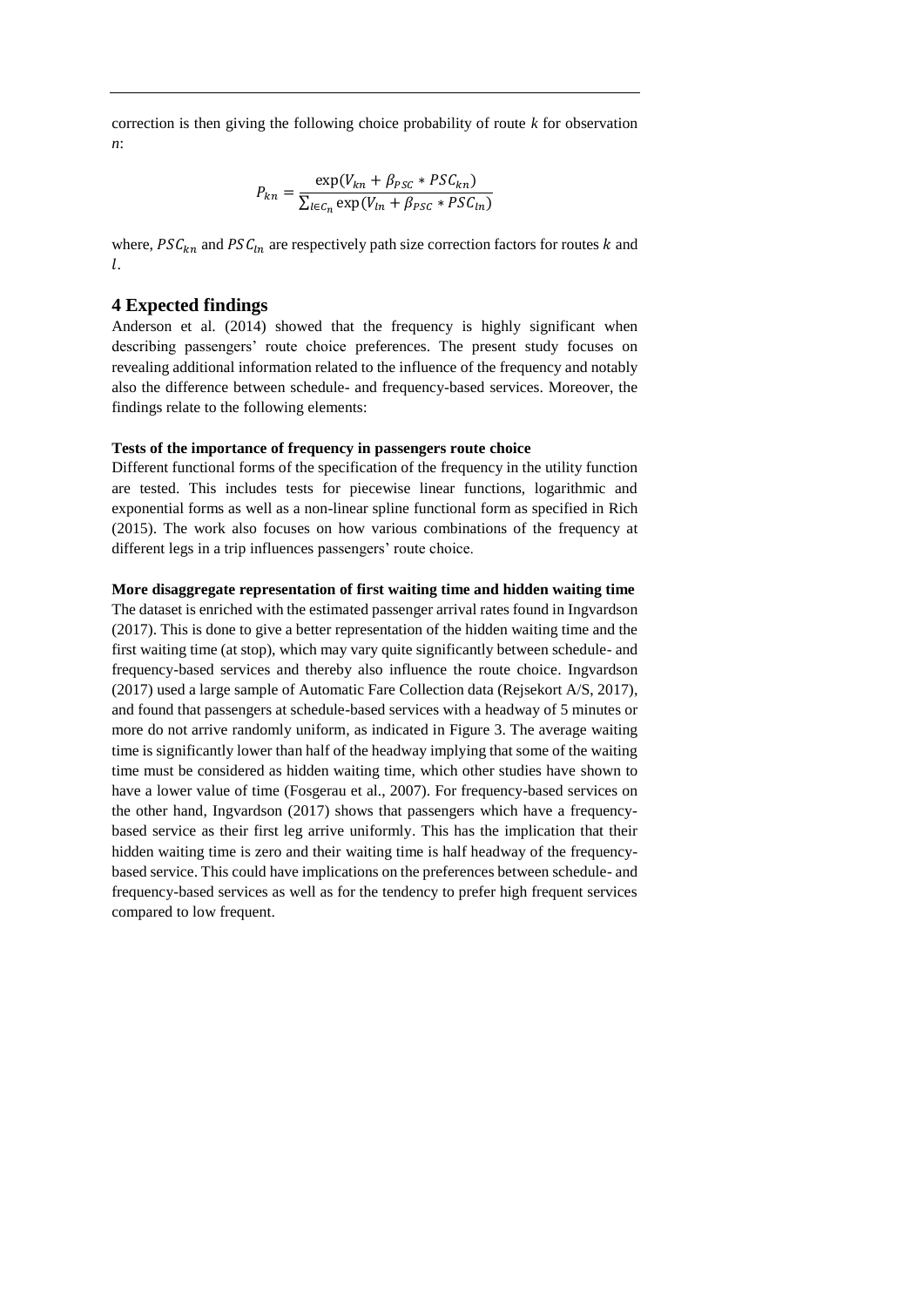

**Figure 3** – Average actual waiting and hidden waiting time in percent of the headway for schedule-based services (Ingvardson,  $2017$ )

# <span id="page-6-0"></span>**Differences between timetables represented as frequency- and schedule-based services**

The study additionally investigate whether passengers' preferences differ when the timetable of a service is published as schedule- or frequency-based. The hypothesis is, that passengers will in general have a preference for frequency-based services as these are high frequent, but when correcting for the frequency of the lines in the utility specification, the expectation is, that passengers prefer schedule-based services as they can time their arrival.

# **Conclusion and future work**

This study estimates a disaggregate model for passenger preferences in public transport route choice, especially with focus on a rich description of the importance of frequency of services and the type of timetable published. The preliminary results show, that there are evidence that including a detailed description of the frequency in the utility specification as well as distinguishing better between hidden and first waiting time as dependent of service type improves the model fit, and give an even better description of passengers' preferences in the Greater Copenhagen Area. The consideration between schedule- and frequency-based services can potentially give a better understanding of passengers' choice of services and can help to improve the planning of the public transport system.

**Acknowledgements:** This research was supported by the IPTOP project (Integrated Public Transport Optimization and Planning) funded by Innovation Fund Denmark.